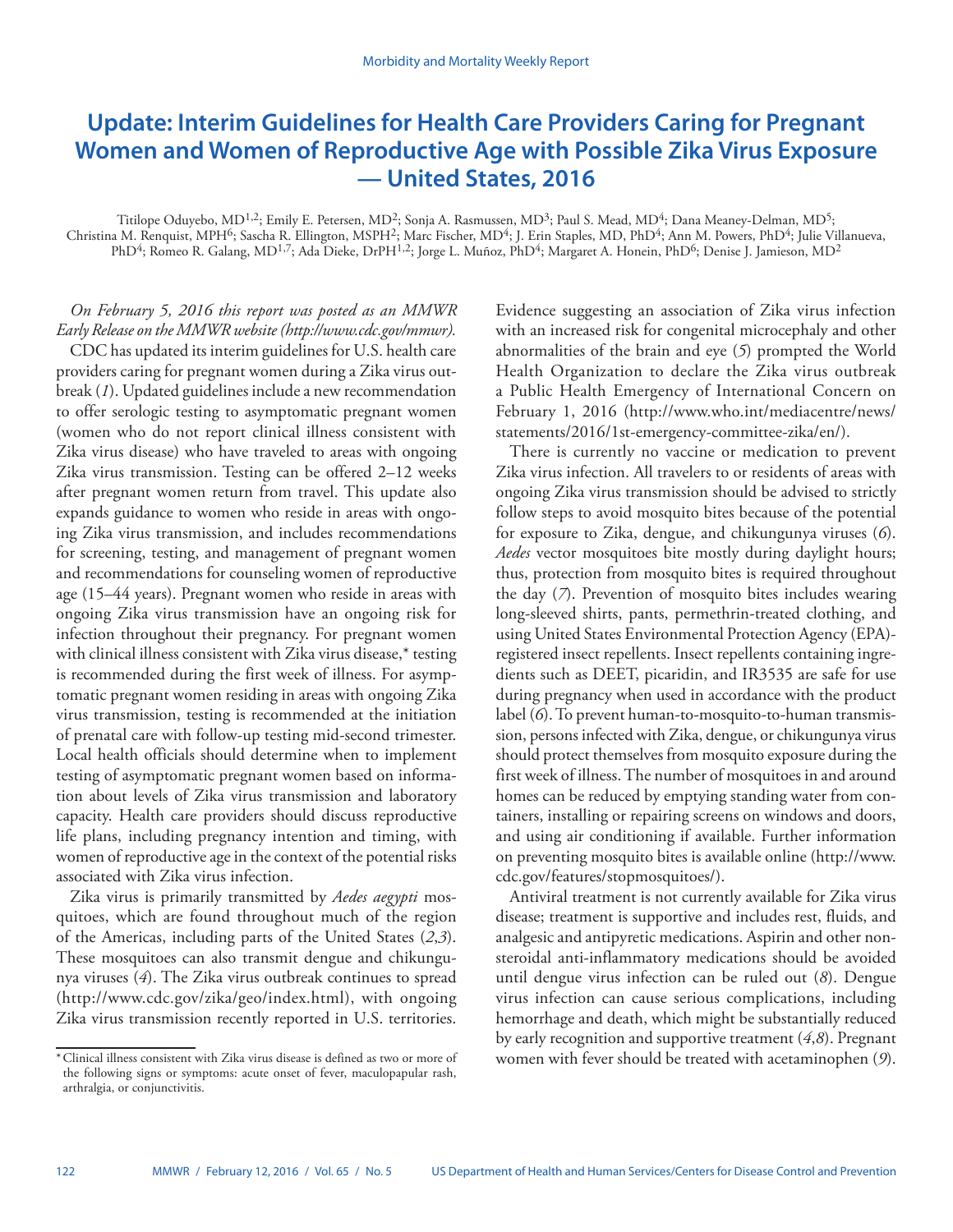### **Updated Recommendations for Testing Pregnant Women with a History of Travel to Areas with Ongoing Zika Virus Transmission**

Recommendations for Zika virus testing of pregnant women who have a clinical illness consistent with Zika virus disease during or within 2 weeks of travel to areas with ongoing Zika virus transmission are unchanged from CDC recommendations released January 19, 2016 (*1*). Zika virus testing of maternal serum includes reverse transcription-polymerase chain reaction (RT-PCR) testing for symptomatic patients with onset of symptoms during the previous week; immunoglobulin M (IgM) and plaque-reduction neutralizing antibody testing should be performed on specimens collected ≥4 days after onset of symptoms (Figure 1) (*1*,*10*).

Serologic testing for Zika virus can be offered to asymptomatic pregnant women who traveled to an area with ongoing Zika virus transmission (Figure 1); however, interpretation of results is complex. Because of cross-reactivity among related flaviviruses, such as dengue, yellow fever, and West Nile viruses, a positive IgM result can be difficult to interpret. Plaquereduction neutralization testing (PRNT) can be performed to measure virus-specific neutralizing antibodies to Zika virus and other flaviviruses. The levels of neutralizing antibodies can then be compared between flaviviruses, but these tests might also be difficult to interpret in persons who were previously infected with or vaccinated against flaviviruses. However, a negative IgM result obtained 2–12 weeks after travel would suggest that a recent infection did not occur and could obviate the need for serial ultrasounds. Based on experience with other flaviviruses, IgM antibodies will be expected to be present at least 2 weeks after virus exposure and persist for up to 12 weeks (*11*–*14*). Information about the performance of serologic testing of asymptomatic persons is limited; a negative serologic test result obtained 2–12 weeks after travel cannot definitively rule out Zika virus infection. Given these challenges in interpreting serologic test results, health care providers should contact their state, local, or territorial health department for assistance with arranging testing and interpreting results. CDC is working with health departments and other organizations to rapidly increase the availability of testing for Zika virus.

#### **Guidelines for Pregnant Women Residing in Areas with Ongoing Zika Virus Transmission**

Pregnant women who reside in areas with ongoing Zika virus transmission should be evaluated for symptoms of Zika virus disease. For women who report clinical illness consistent with Zika virus disease, testing by RT-PCR should be performed on serum collected within 7 days of symptom onset. Because viremia decreases over time, a negative RT-PCR result from serum collected 5–7 days after symptom onset does not exclude Zika virus infection, and serologic testing should be performed. [\(http://www.aphl.org/Materials/CDCMemo\\_Zika\\_Chik\\_](http://www.aphl.org/Materials/CDCMemo_Zika_Chik_Deng_Testing_011916.pdf) [Deng\\_Testing\\_011916.pdf](http://www.aphl.org/Materials/CDCMemo_Zika_Chik_Deng_Testing_011916.pdf)).

A false positive IgM result is more likely among women residing in areas with ongoing Zika virus transmission than among travelers because of a higher likelihood of previous exposure to a related flavivirus. Pregnant women who do not report clinical illness consistent with Zika virus disease can be offered IgM testing upon initiation of prenatal care; among women with negative IgM results, repeat testing can be considered in the mid-second trimester because of the ongoing risk for Zika virus exposure and infection throughout pregnancy (Figure 2).

Pregnant women with negative Zika virus IgM testing should receive routine prenatal care, including an assessment of pregnancy dating and an ultrasound at 18–20 weeks of gestation to assess fetal anatomy (*15*). The ultrasound should include careful evaluation of the fetus for brain anomalies, including microcephaly and intracranial calcifications. Because fetal microcephaly is most easily detected in the late second and early third trimesters of pregnancy (*16*), and because of ongoing potential exposure to Zika virus, health care providers might consider an additional fetal ultrasound later in pregnancy.

Findings of fetal microcephaly or intracranial calcifications on prenatal ultrasound should prompt health care providers to repeat maternal IgM testing and consider amniocentesis, depending on gestational age. Zika virus testing can be performed on amniotic fluid using RT-PCR to inform clinical management (*5*). Based on experience with other congenital infections and a small number of prenatally-diagnosed fetal Zika virus infections (*5*,*17*), amniocentesis can be used to diagnose intrauterine infections (*18*). However, the performance of RT-PCR testing of amniotic fluid for Zika virus infection has not been evaluated. Furthermore, the risk for microcephaly or other anomalies when Zika virus RNA is detected in amniotic fluid is not known.

Serial fetal ultrasounds should be considered to monitor fetal anatomy and growth every 3–4 weeks in pregnant women with positive or inconclusive Zika virus test results, and referral to a maternal-fetal medicine specialist is recommended. Testing is recommended at the time of delivery, including histopathologic examination of the placenta and umbilical cord, testing of frozen placental tissue and cord tissue for Zika virus RNA, and testing of cord serum (*1*,*19*). Guidelines for infants whose mothers have possible Zika virus infection are available (*19*). If a pregnant woman with Zika virus disease experiences a fetal loss, Zika virus RT-PCR and immunohistochemical staining should be performed on fetal tissues, including umbilical cord and placenta (*1*).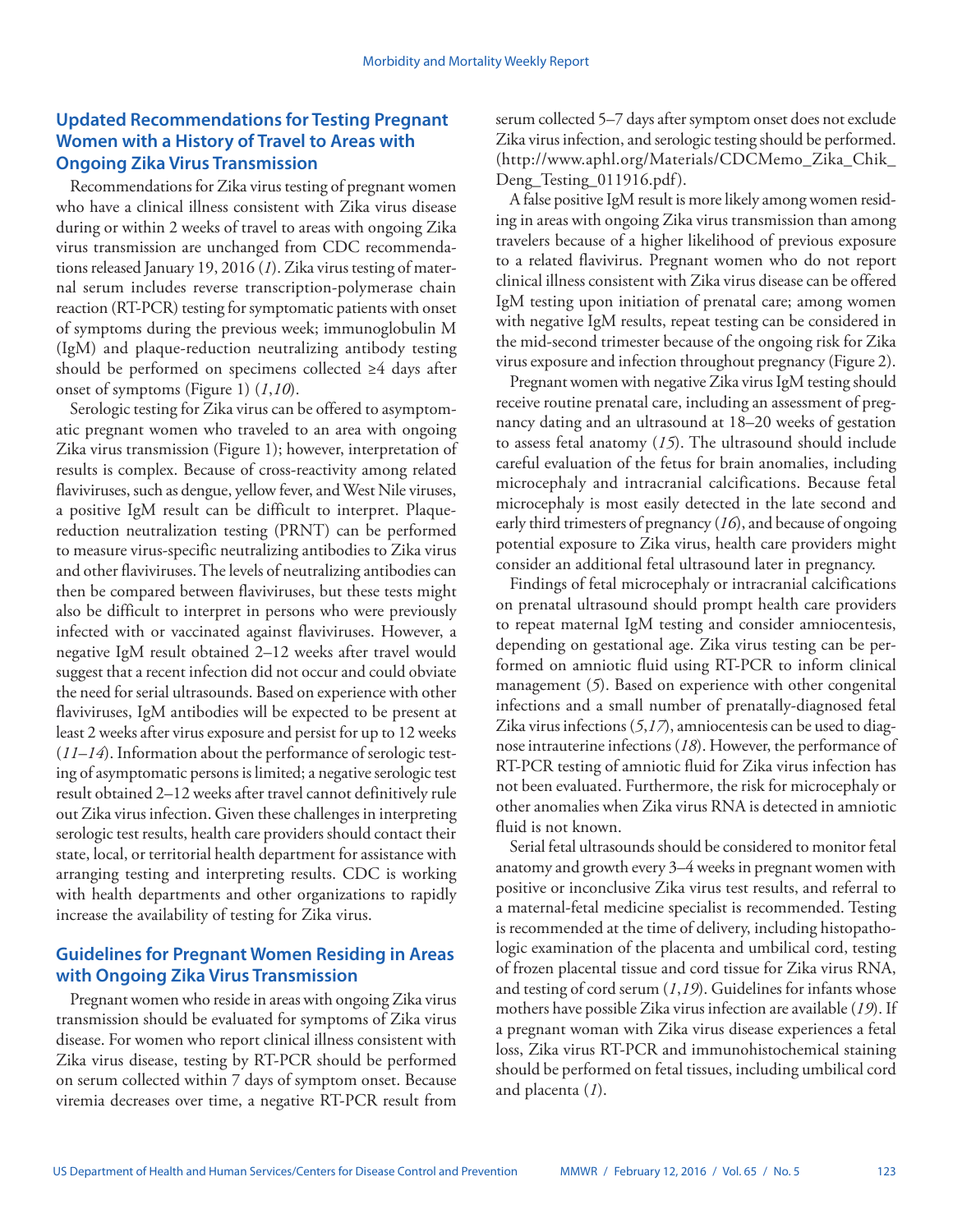**FIGURE 1. Updated Interim guidance: testing algorithm\*,†,§, ¶, \*\* for a pregnant woman with history of travel to an area with ongoing Zika virus transmission**



\* Testing is recommended for pregnant women with clinical illness consistent with Zika virus disease, which includes two or more of the following signs or symptoms: acute onset of fever, maculopapular rash, arthralgia, or conjunctivitis during or within 2 weeks of travel. Testing includes Zika virus reverse transcription-polymerase chain reaction (RT-PCR), and Zika virus immunoglobulin M (IgM) and neutralizing antibodies on serum specimens [\(http://www.aphl.org/Materials/CDCMemo\\_Zika\\_](http://www.aphl.org/Materials/CDCMemo_Zika_Chik_Deng_Testing_011916.pdf) [Chik\\_Deng\\_Testing\\_011916.pdf](http://www.aphl.org/Materials/CDCMemo_Zika_Chik_Deng_Testing_011916.pdf)). Because of the overlap of symptoms and areas where other viral illnesses are endemic, evaluation for dengue or chikungunya virus infection is also recommended.

 $^\dagger$  Testing can be offered to pregnant women without clinical illness consistent with Zika virus disease. If performed, testing should include Zika virus IgM, and if IgM test result is positive or indeterminate, neutralizing antibodies on serum specimens. Testing should be performed 2–12 weeks after travel.

 $\frac{1}{2}$  Laboratory evidence of maternal Zika virus infection: 1) Zika virus RNA detected by RT-PCR in any clinical specimen; or 2) positive Zika virus IqM with confirmatory neutralizing antibody titers that are ≥4-fold higher than dengue virus neutralizing antibody titers in serum. Testing is considered inconclusive if Zika virus neutralizing antibody titers are <4-fold higher than dengue virus neutralizing antibody titers.

¶ Fetal ultrasounds might not detect microcephaly or intracranial calcifications until the late second or early third trimester of pregnancy.

\*\* Amniocentesis is not recommended until after 15 weeks of gestation. Amniotic fluid should be tested for Zika virus RNA by RT-PCR. The sensitivity and specificity of RT-PCR testing on amniotic fluid are not known.

Sexual transmission of Zika virus can occur, although there is limited data about the risk (*20*). The risk for sexual transmission of Zika virus can be eliminated by abstinence and reduced by correct and consistent use of condoms (*21*). Given the potential risks of maternal Zika virus infection, pregnant women whose male partners have or are at risk for Zika virus infection should consider using condoms or abstaining from sexual intercourse (*21*). Additional studies are needed to characterize the risk for sexual transmission of Zika virus; recommendations will be updated as more information becomes available.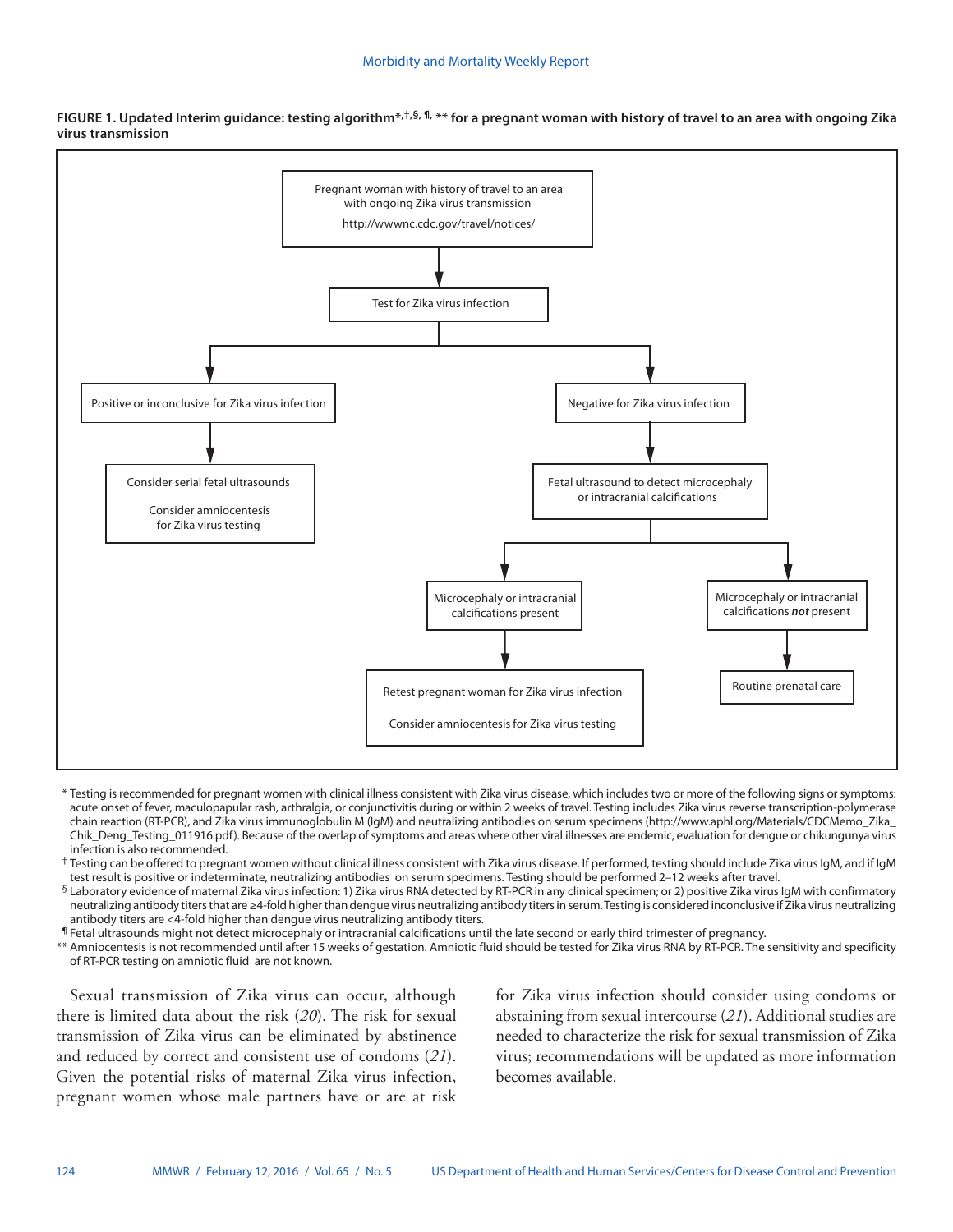



- \* Tests for pregnant women with clinical illness consistent with Zika virus disease include Zika virus reverse transcription-polymerase chain reaction (RT-PCR), and Zika virus immunoglobulin M (IgM) and neutralizing antibodies on serum specimens ([http://www.aphl.org/Materials/CDCMemo\\_Zika\\_Chik\\_Deng\\_Testing\\_011916.](http://www.aphl.org/Materials/CDCMemo_Zika_Chik_Deng_Testing_011916.pdf) [pdf](http://www.aphl.org/Materials/CDCMemo_Zika_Chik_Deng_Testing_011916.pdf)). Because of the overlap of symptoms and areas where other viral illnesses are endemic, evaluation for dengue or chikungunya virus infection is also recommended. If chikungunya or dengue virus RNA is detected, treat in accordance with existing guidelines. Timely recognition and supportive treatment for dengue virus infections can substantially lower the risk of medical complications and death. Repeat Zika virus testing during pregnancy is warranted if clinical illness consistent with Zika virus disease develops later in pregnancy.
- $^{\dagger}$  Testing can be offered to pregnant women without clinical illness consistent with Zika virus disease. If performed, testing should include Zika virus IgM, and if IgM test result is positive or indeterminate, neutralizing antibodies on serum specimens. Results from serologic testing are challenging to interpret in areas where residents have had previous exposure to other flaviviruses (e.g., dengue, yellow fever).
- § Laboratory evidence of maternal Zika virus infection: 1) Zika virus RNA detected by RT-PCR in any clinical specimen; or 2) positive Zika virus IgM with confirmatory neutralizing antibody titers that are ≥4-fold higher than dengue virus neutralizing antibody titers in serum. Testing is considered inconclusive if Zika virus neutralizing antibody titers are <4-fold higher than dengue virus neutralizing antibody titer.
- ¶ Amniocentesis is not recommended until after 15 weeks gestation. Amniotic fluid should be tested for Zika virus RNA by RT-PCR. The sensitivity and specificity of RT-PCR testing on amniotic fluid are not known.
- \*\* Fetal ultrasounds might not detect microcephaly or intracranial calcifications until the late second or early third trimester of pregnancy.
- †† Local health officials should determine when to implement testing of asymptomatic pregnant women based on information about levels of Zika virus transmission and laboratory capacity.
- §§ Clinical illness consistent with Zika virus disease is defined as two or more of the following signs or symptoms: acute onset of fever, maculopapular rash, arthralgia, or conjunctivitis.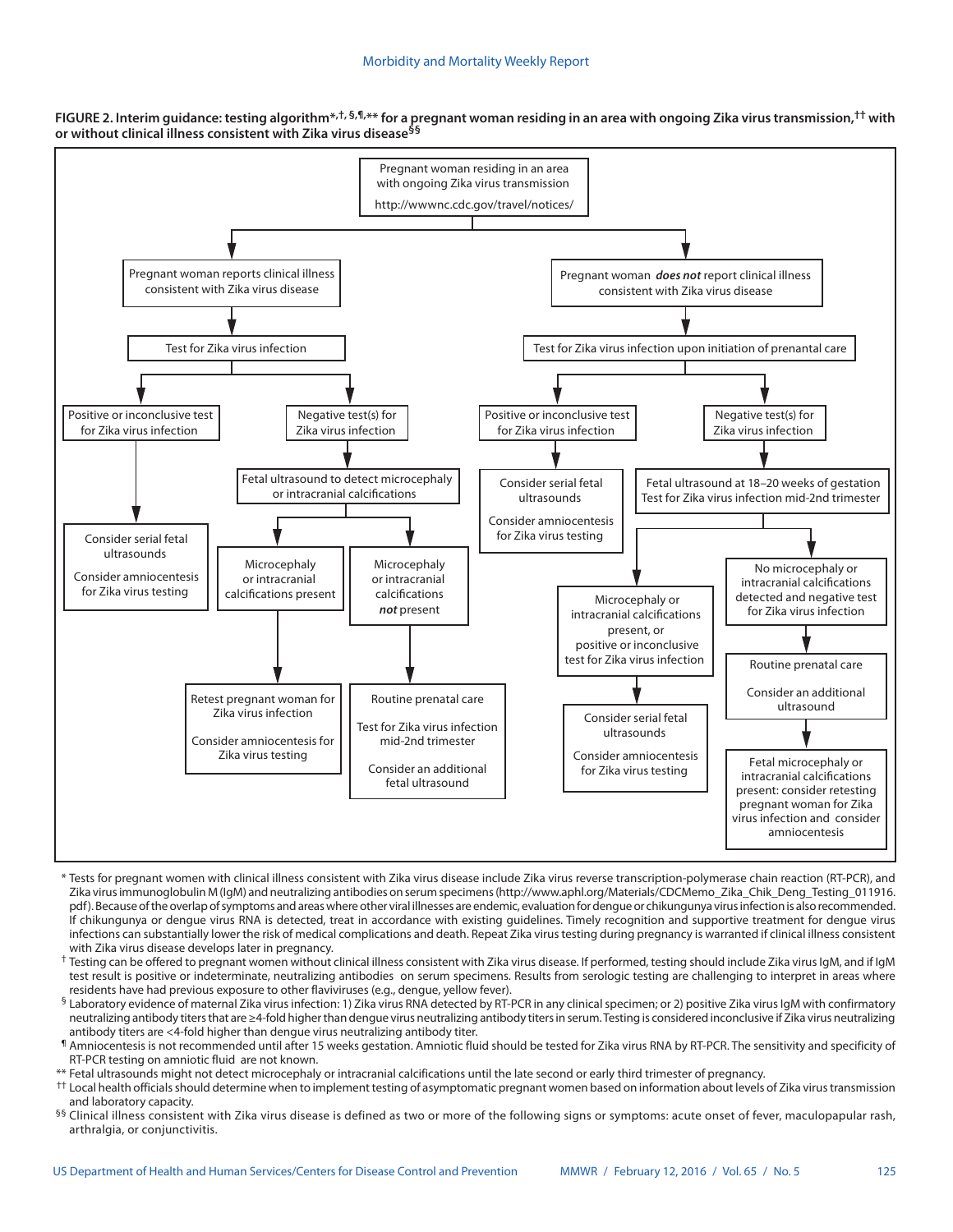## **Special Considerations for Women of Reproductive Age Residing in Areas of Ongoing Zika Virus Transmission**

CDC recommends that health care providers discuss pregnancy intention and reproductive options with women of reproductive age. Decisions regarding the timing of pregnancies are personal and complex; reproductive life plans can assist in making these decisions (*22*). Patient age, fertility, reproductive and medical history, as well as the values and preferences of the woman and her partner should be considered during discussions regarding pregnancy intentions and timing. In the context of the ongoing Zika virus transmission, preconception care should include a discussion of the signs and symptoms and the potential risks associated with Zika virus infection.

Health care providers should discuss strategies to prevent unintended pregnancy with women who do not want to become pregnant; these strategies should include counseling on family planning and use of contraceptive methods. Safety, effectiveness, availability, and acceptability should be considered when selecting a contraceptive method (*23*). Approximately half of U.S. pregnancies each year are unintended (*24*); patients should be counseled to use the most effective contraceptive method that can be used correctly and consistently. For women desiring highly effective contraception, long acting reversible contraception, including contraceptive implants and intrauterine devices, might be the best choice [\(http://](http://www.cdc.gov/reproductivehealth/UnintendedPregnancy/PDF/Contraceptive_methods_508.pdf) [www.cdc.gov/reproductivehealth/UnintendedPregnancy/](http://www.cdc.gov/reproductivehealth/UnintendedPregnancy/PDF/Contraceptive_methods_508.pdf) [PDF/Contraceptive\\_methods\\_508.pdf\)](http://www.cdc.gov/reproductivehealth/UnintendedPregnancy/PDF/Contraceptive_methods_508.pdf). When choosing a contraceptive method, the risk for sexually transmitted infections should also be considered; correct and consistent use of condoms reduces the risk for sexually transmitted infections.

Strategies to prevent mosquito bites should be emphasized for women living in areas with ongoing Zika virus transmission who want to become pregnant. These strategies, including wearing pants and long-sleeved shirts, using FDA-approved insect repellents, ensuring that windows and doors have screens, and staying inside air conditioned spaces when possible, can reduce the risk for Zika virus infection and other vector-borne diseases. During preconception counseling visits, the potential risks of Zika virus infection acquired during pregnancy should be discussed.

Women of reproductive age with current or previous laboratory-confirmed Zika virus infection should be counseled that there is no evidence that prior Zika virus infection poses a risk for birth defects in future pregnancies (*7*). This is because the viremia is expected to last approximately 1 week in patients with clinical illness (*2*,*25*). There is no current evidence to suggest that a fetus conceived after maternal viremia has resolved would be at risk for fetal infection (*7*).

<sup>1</sup>Epidemic Intelligence Service, CDC; <sup>2</sup>Division of Reproductive Health, National Center for Chronic Disease Prevention and Health Promotion, CDC; 3Division of Public Health Information Dissemination, Center for Surveillance, Epidemiology, and Laboratory Services, CDC; 4Arboviral Diseases Branch, National Center for Emerging and Zoonotic Infectious Diseases, CDC; <sup>5</sup>Office of the Director, National Center for Emerging and Zoonotic Infectious Diseases, CDC; 6Division of Birth Defects and Developmental Disabilities, National Center on Birth Defects and Developmental Disabilities, CDC; 7Division of HIV/AIDS Prevention, National Center for HIV/AIDS, Viral Hepatitis, STD, and Tuberculosis Prevention, CDC.

Corresponding author: Denise Jamieson, [eocbirthdef@cdc.gov](mailto:eocbirthdef@cdc.gov), 770-488-6377.

#### **References**

- 1. Petersen EE, Staples JE, Meaney-Delman D, et al. Interim guidelines for pregnant women during a Zika virus outbreak—United States, 2016. MMWR Morb Mortal Wkly Rep 2016;65:30–3. [http://dx.doi.](http://dx.doi.org/10.15585/mmwr.mm6502e1) [org/10.15585/mmwr.mm6502e1](http://dx.doi.org/10.15585/mmwr.mm6502e1).
- 2. Hayes EB. Zika virus outside Africa. Emerg Infect Dis 2009;15:1347–50. <http://dx.doi.org/10.3201/eid1509.090442>.
- 3. CDC. Chikungunya virus. Atlanta, GA: US Department of Health and Human Services, CDC; 2015. [http://www.cdc.gov/chikungunya/hc/](http://www.cdc.gov/chikungunya/hc/clinicalevaluation.html) [clinicalevaluation.html](http://www.cdc.gov/chikungunya/hc/clinicalevaluation.html).
- 4. World Health Organization. Dengue: guidelines for diagnosis, treatment, prevention and control. Geneva, Switzerland: World Health Organization; 2009. [http://apps.who.int/iris/bitstream/10665/44188/1/9789241547871\\_eng.pdf.](http://apps.who.int/iris/bitstream/10665/44188/1/9789241547871_eng.pdf)
- 5. Oliveira Melo AS, Malinger G, Ximenes R, Szejnfeld PO, Alves Sampaio S, Bispo de Filippis AM. Zika virus intrauterine infection causes fetal brain abnormality and microcephaly: tip of the iceberg? Ultrasound Obstet Gynecol 2016;47:6–7. <http://dx.doi.org/10.1002/uog.15831>.
- 6. CDC. West Nile virus: insect repellent use & safety. Atlanta, GA: US Department of Health and Human Services, CDC; 2015. [http://www.](http://www.cdc.gov/westnile/faq/repellent.html) [cdc.gov/westnile/faq/repellent.html.](http://www.cdc.gov/westnile/faq/repellent.html)
- 7. CDC. Zika virus. Atlanta, GA: US Department of Health and Human Services, CDC; 2015.<http://www.cdc.gov/zika/index.html>.
- 8. CDC. Dengue virus. Atlanta, GA: US Department of Health and Human Services, CDC; 2009. <http://www.cdc.gov/Dengue/>.
- 9. Rasmussen SA, Kissin DM, Yeung LF, et al.; Pandemic Influenza and Pregnancy Working Group. Preparing for influenza after 2009 H1N1: special considerations for pregnant women and newborns. Am J Obstet Gynecol 2011;204(Suppl 1):S13–20. [http://dx.doi.org/10.1016/j.](http://dx.doi.org/10.1016/j.ajog.2011.01.048) [ajog.2011.01.048.](http://dx.doi.org/10.1016/j.ajog.2011.01.048)
- 10. Division of Vector-Borne Diseases. Arboviral Diseases and Dengue Branches. Updated diagnostic testing for Zika, chikungunya, and dengue viruses in US Public Health Laboratories. Atlanta, GA: US Department of Health and Human Services, CDC; 2016. [http://www.aphl.org/](http://www.aphl.org/Materials/CDCMemo_Zika_Chik_Deng_Testing_011916.pdf) [Materials/CDCMemo\\_Zika\\_Chik\\_Deng\\_Testing\\_011916.pdf](http://www.aphl.org/Materials/CDCMemo_Zika_Chik_Deng_Testing_011916.pdf).
- 11. Babaliche P, Doshi D. Catching dengue early: clinical features and laboratory markers of dengue virus infection. J Assoc Physicians India 2015;63:38–41.
- 12. Wahala WMPB, de Silva AM. The human antibody response to dengue virus infection. Viruses 2011;3:2374–95. [http://dx.doi.org/10.3390/](http://dx.doi.org/10.3390/v3122374) [v3122374](http://dx.doi.org/10.3390/v3122374).
- 13. Gibney KB, Edupuganti S, Panella AJ, et al. Detection of anti-yellow fever virus immunoglobulin m antibodies at 3–4 years following yellow fever vaccination. Am J Trop Med Hyg 2012;87:1112–5. [http://dx.doi.](http://dx.doi.org/10.4269/ajtmh.2012.12-0182) [org/10.4269/ajtmh.2012.12-0182](http://dx.doi.org/10.4269/ajtmh.2012.12-0182).
- 14. Roehrig JT, Nash D, Maldin B, et al. Persistence of virus-reactive serum immunoglobulin m antibody in confirmed west nile virus encephalitis cases. Emerg Infect Dis 2003;9:376–9. [http://dx.doi.org/10.3201/](http://dx.doi.org/10.3201/eid0903.020531) [eid0903.020531.](http://dx.doi.org/10.3201/eid0903.020531)
- 15. American Academy of Pediatrics/American College of Obstetricians and Gynecologists. Guidelines for perinatal care. 7th ed. Elk Grove Village, IL: American Academy of Pediatrics/American College of Obstetricians and Gynecologists; 2012.